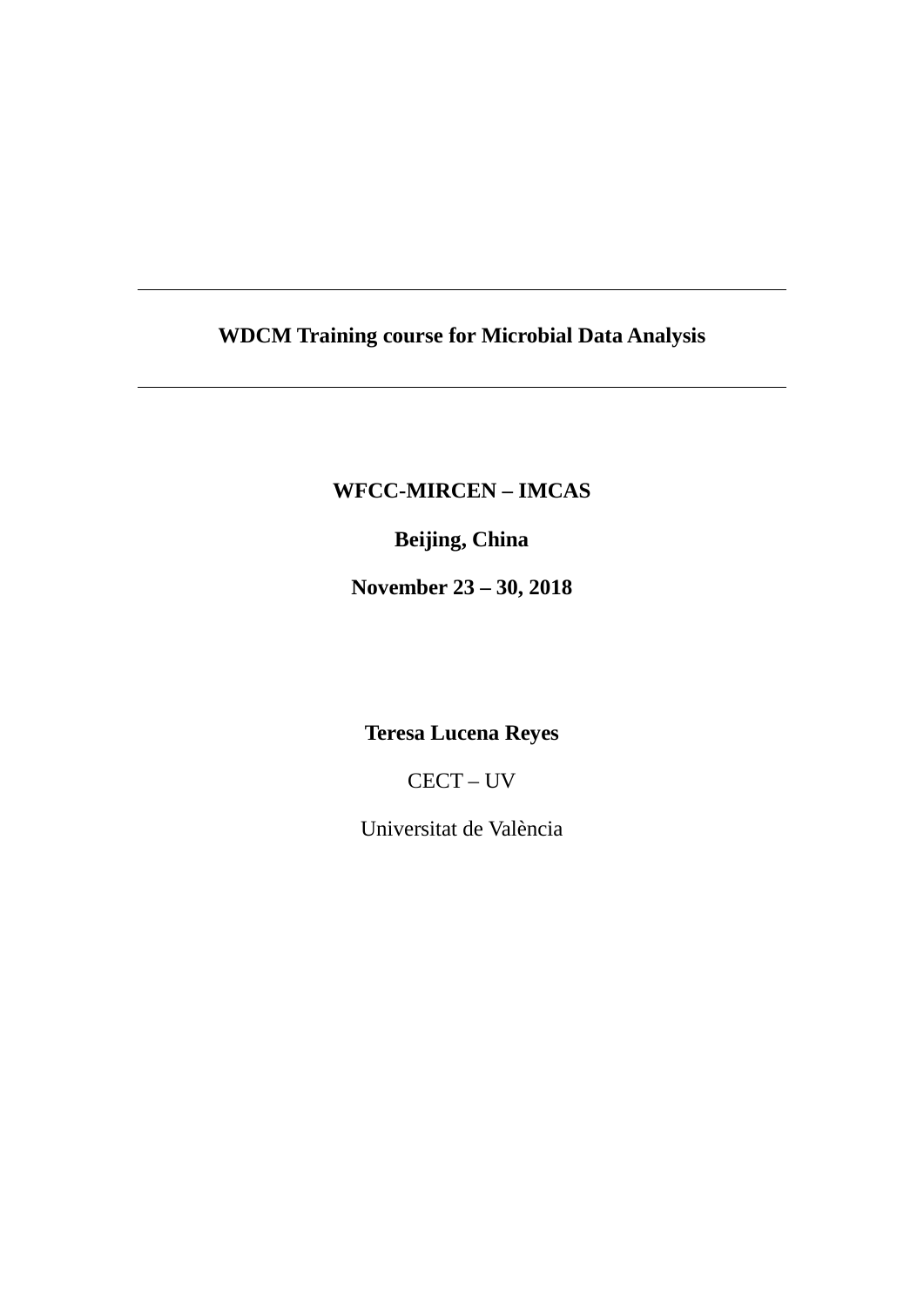#### **Personal introduction**

My name is Teresa Lucena; I am microbial taxonomist. Currently, I work in the Spanish Type Culture Collection CECT - UV which is located in Paterna, a city in Valencia on the east coast of Spain.

I received my B.S. of Biology in 2005 from University of Valencia, and my B.S. of Food Science and Technology from Polytechnic University of Valencia. In 2009, I received my M.D. Research in Molecular, Cellular and Genetics Biology and in 2012 the Ph.D. in Biotechnology, both from University of Valencia. The main research activity I am involved in the Spanish Type Culture Collection, is taxonomy of prokaryotes, phylogeny and preservation of marine bacteria, which includes the proposal of new species.

Mail: [tlucena@cect.org](mailto:tlucena@cect.org) or [teresa.lucena@uv.es](mailto:teresa.lucena@uv.es)

*Culture Collection: CECT – Colección Española de Cultivos Tipo (Spanish Type Culture Collection)*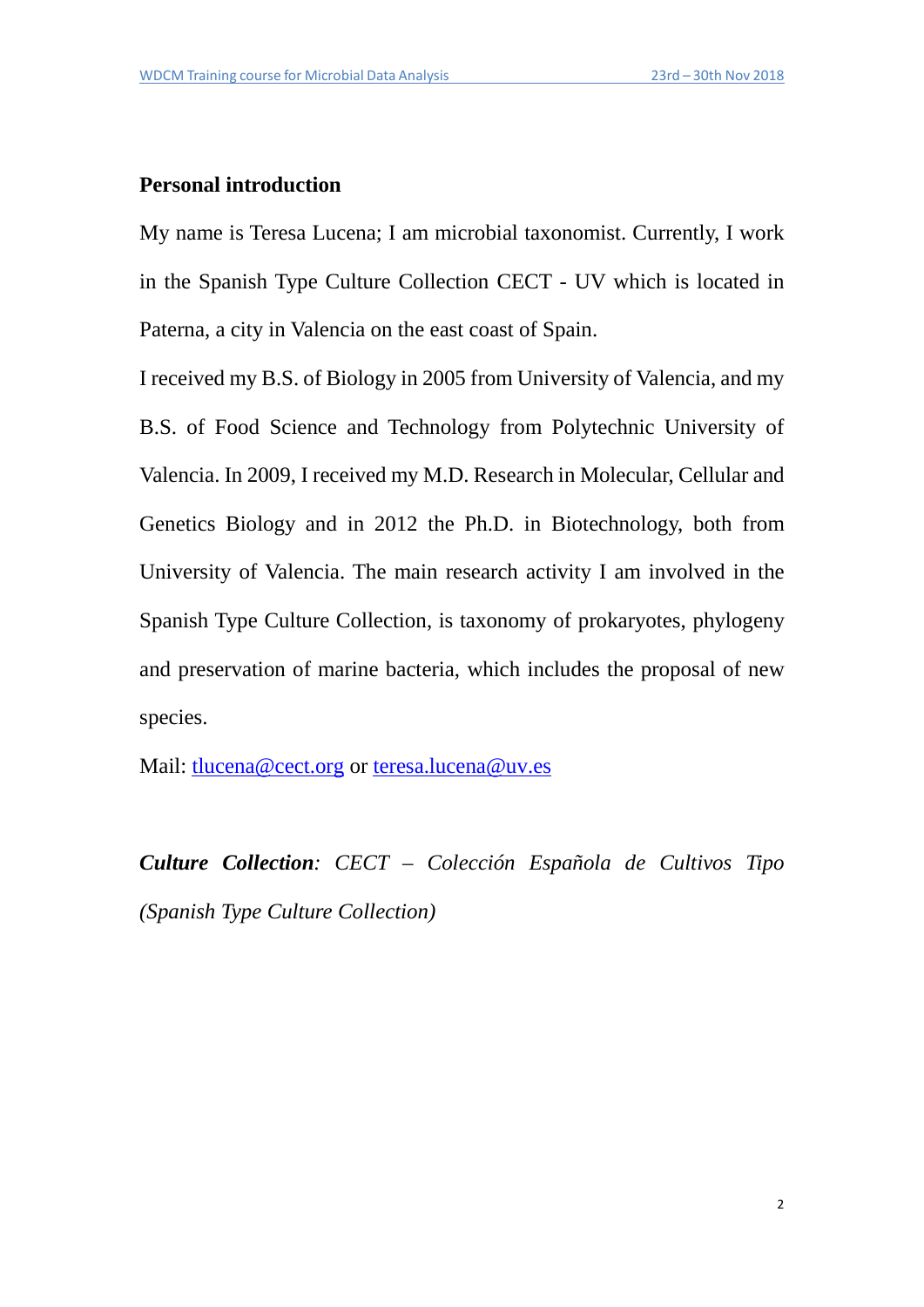### **ABSTRACT**

The World Data Center for Microorganisms (WDCM) Training Course for Microbial Data Analysis, organized by Word Federation for Culture Collection (WFCC) and Microbial Resource and Big Data Centre and Institute of Microbiology, Chinese Academy of Science (IMCAS), brings together researchers from ten different countries: France, Spain, Portugal, Thailand, Taiwan, New Zealand, Japan, United Kingdom, Hungary and Mongolia, with the objective of making known the Global Catalogue of Microorganisms (GCM) and the gcMeta platform. In addition, the course is a good frame to promote the collaboration between the biological resource centres and with the genome data centres.

**Key words:** WDCM, GCM, Genome sequencing, Type strain, Microbial Resource Centre, Culture collection of microorganisms, CECT.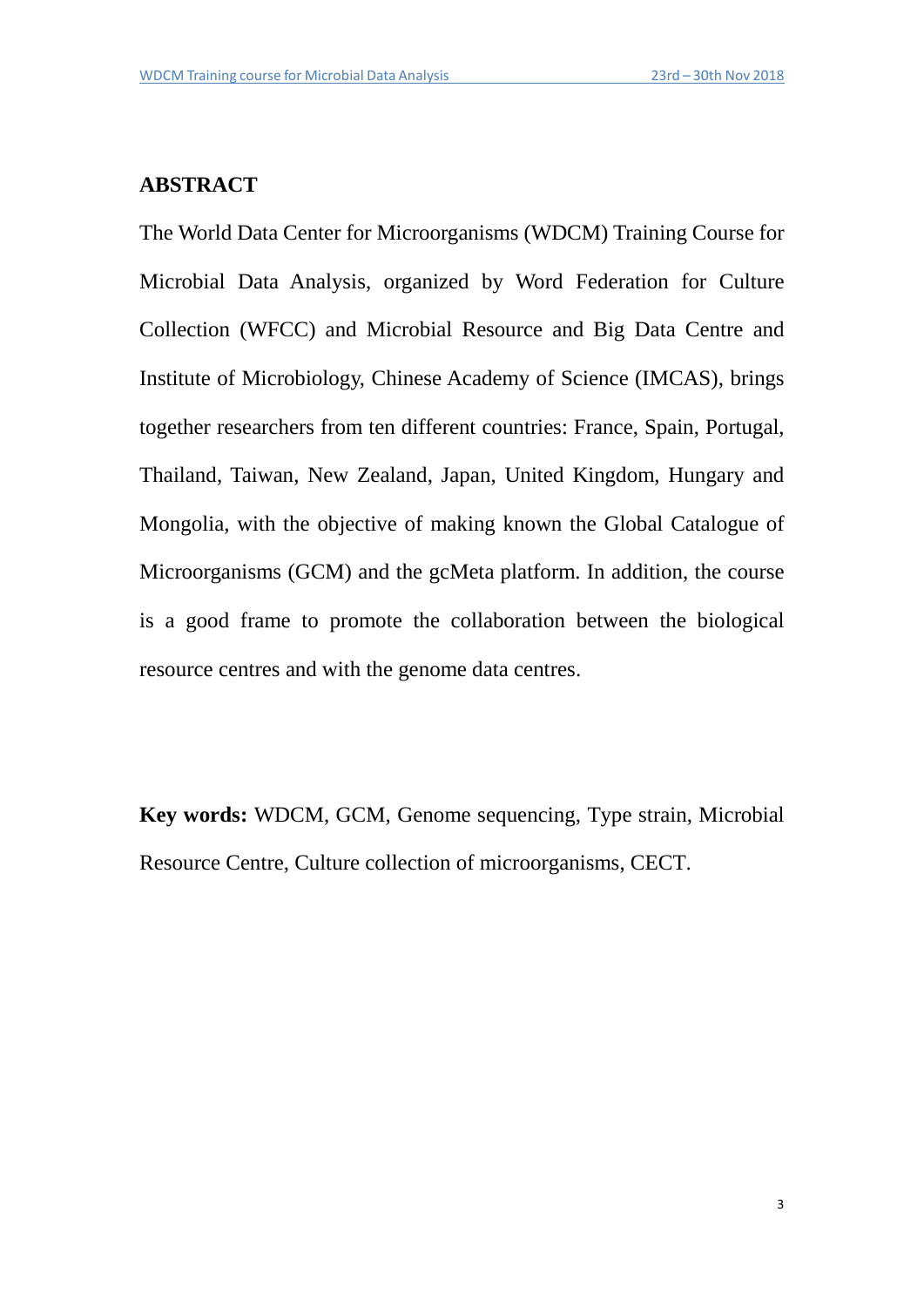### **Contents**

| 1. Brief introduction of your Culture Collection           |
|------------------------------------------------------------|
|                                                            |
|                                                            |
|                                                            |
| 5. Suggestion on further cooperation between WDCM and your |
|                                                            |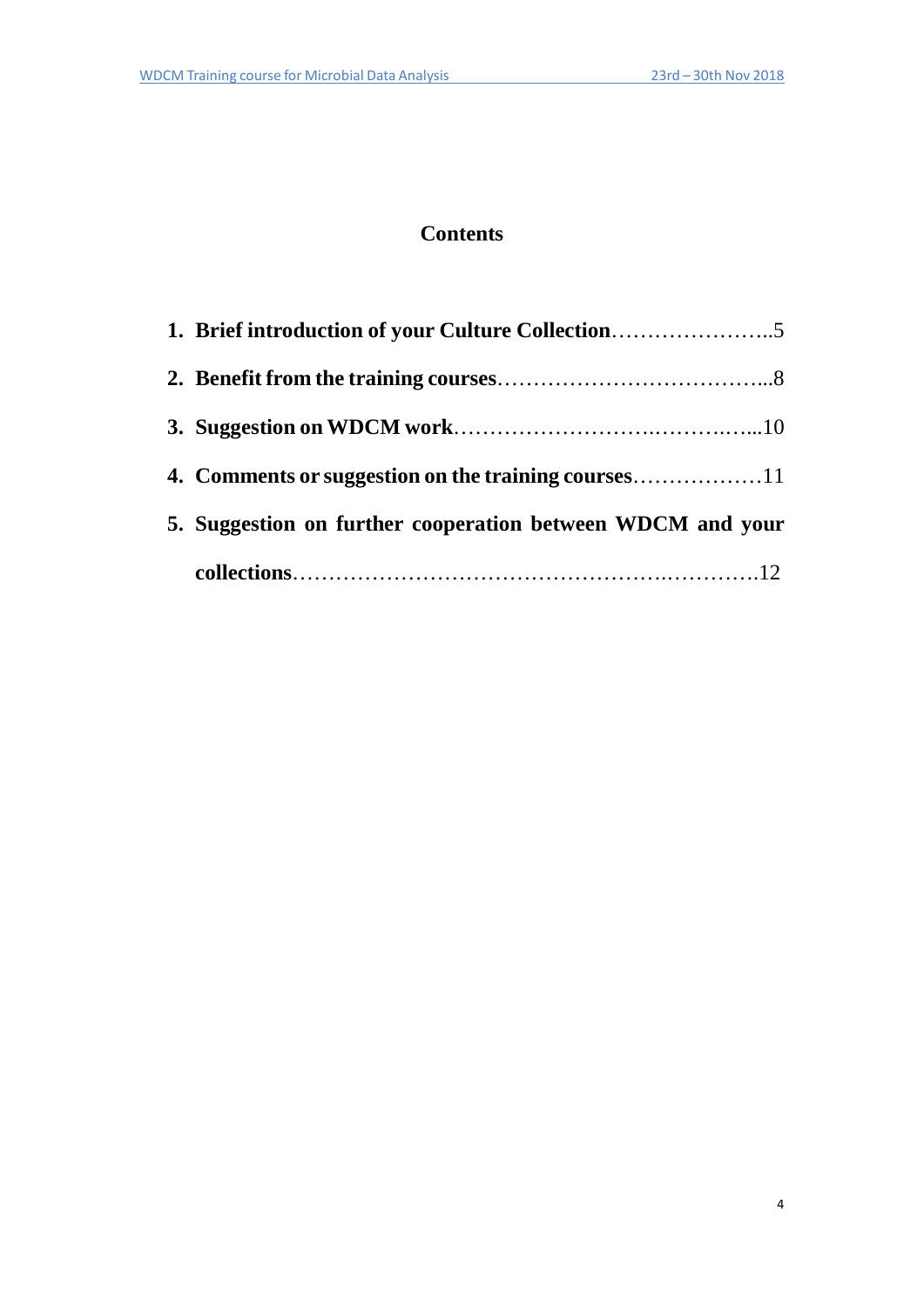### **1. Brief introduction of your Culture Collection**

The Spanish Type Culture Collection (CECT) is the only public Microbial Biological Resource Centre (mBRC) in Spain serving as a repository and provider of bacteria, archaea, yeast and filamentous fungi. The CECT provides microbial reference material and services related to preservation, identification and characterization of microorganisms. The CECT also makes an important task of training, consultancy and advice on aspects related to the handling and use of microbial resources.

The CECT is registered at the WDCM (number 412) and is a Member of the WFCC since 1977 and the European Culture Collections' Organization (ECCO) since 1983. The collection has grown progressively since the first edition of the Catalogue (1976), when it listed 436 strains, and currently registers over 10,000 strains (2018).

Since 1992, the CECT is the only International Depositary Authority (IDA) for storing microorganisms for patent purposes in accordance with the [Budapest Treaty](http://www.wipo.int/about-ip/en/budapest/guide/index.htm) existing in Spain.



The CECT holds the ISO 9001 certificate (2015) and complies with the Organization for Economic Co-operation and Development (OECD) Best

Practice Guidelines for BRCs; it is located in high-quality facilities at the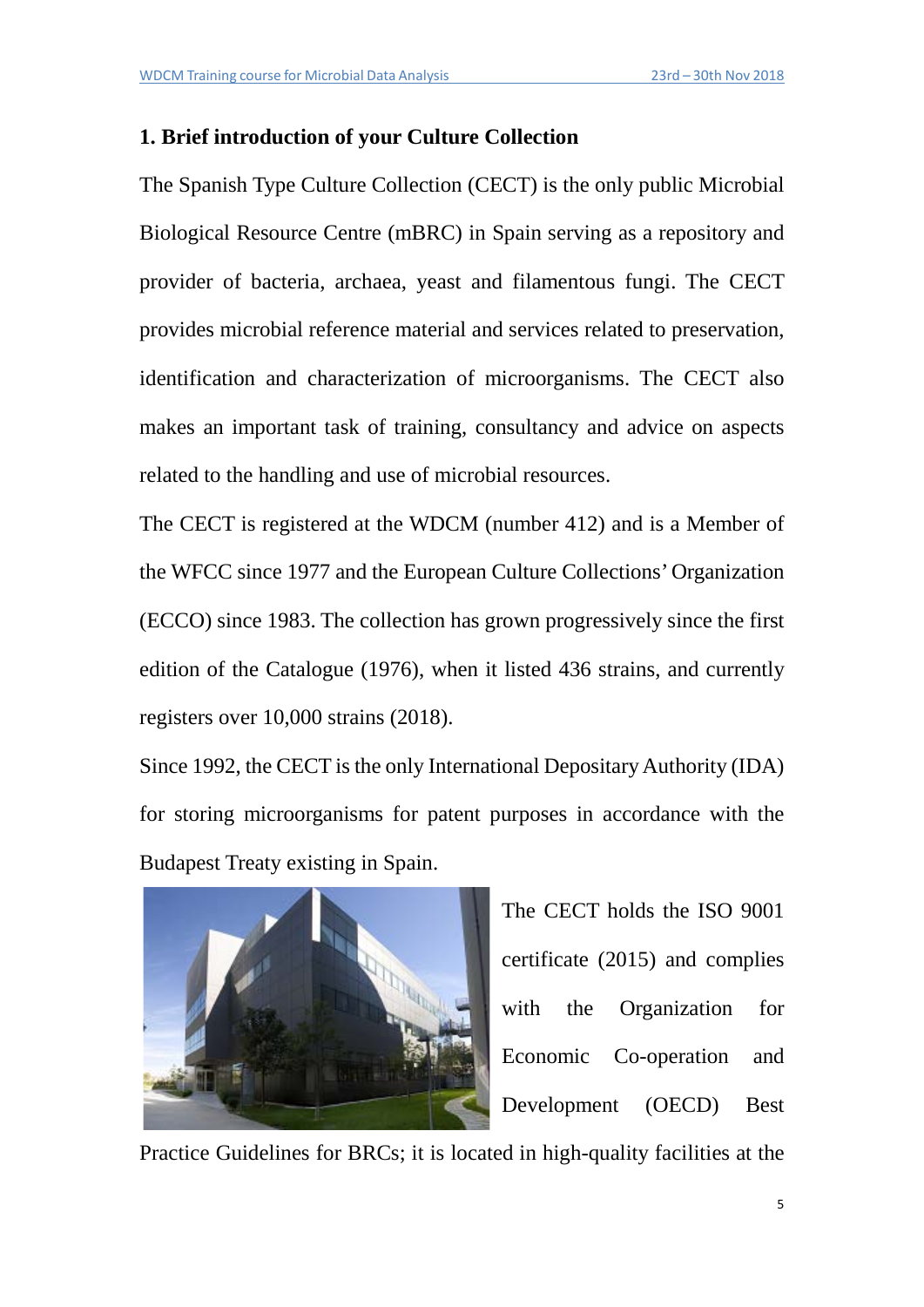Scientific Park of the University of Valencia. The CECT actively participates in European and International initiatives working together with mBRCs to share good practices and experience in order to meet the demands of academic and industrial communities.

To comply with the biosafety regulations for Microbial Resource Centres the CECT has a restricted area where are located the Prokaryotes laboratory -bacteria and archaea- and Eukaryotes laboratory -filamentous fungi and yeast, the cleaning and sterilization room, culture media preparation laboratory, and freeze drying room. It is also located in this area the cold chambers: preservation of culture media, preservation of strains sensitive to freezing, preservation of users' samples (for deposit or identification) and long-term preservation of microorganisms freeze-dried or in liquid nitrogen.



At last, one room with several freezers at -80 °C as an alternative method for the preservation of microorganisms. The open access area has the offices for researchers and management / orders, the specialized laboratories: chemotaxonomy, molecular techniques and a microbiology laboratory for short stays of invited researchers.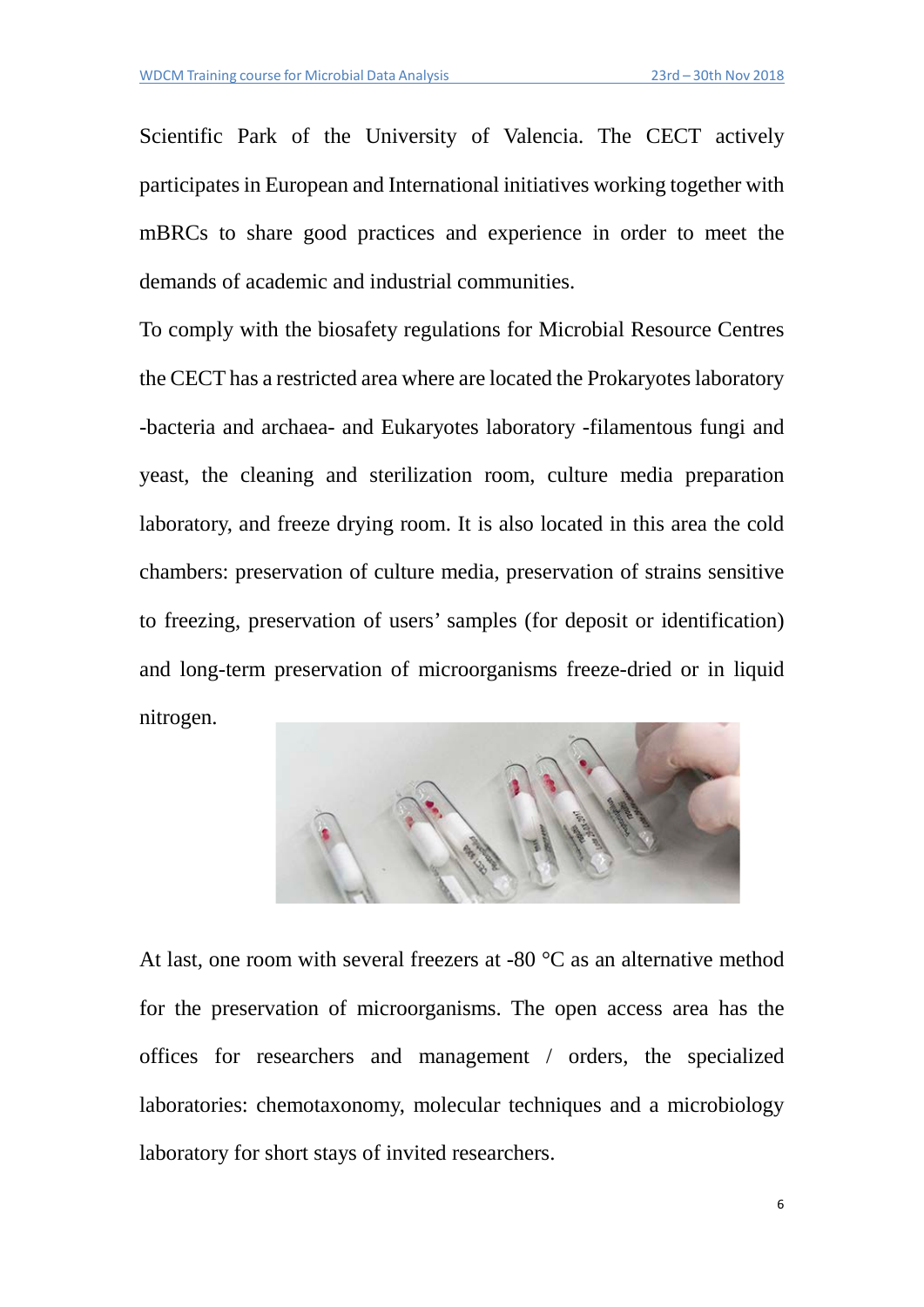The most effective method for microbial long term preservation is freeze drying. For this reason, most of the CECT strains are preserved by freeze drying in glass ampoules protected from light (in opaque plastic bags) at a constant temperature of 10 °C.



However, some microbial groups, like certain genera of filamentous fungi, do not resist this method. These strains are maintained active through periodical subculturing and storage at 4 °C. In addition, all the strains are kept at -80 °C as a second preservation method. Furthermore, a duplicate of the collection strains is allocated in a different facility (approximately 1 mile away of distance) in compliance with the Best Practice Guideline for Microbial Resources Centres.

The CECT shows all the information it has regarding the origin of the microorganisms, year of isolation, sampling permits, etc. on the tabs of each strain, accessible through its public catalogue. In addition, the origin and the year of isolation are indicated on the delivery note accompanying each strain.

As a Biological Resource Centre (BRC) the research lines include very broad aspects of taxonomy, preservation and identification or characterization methods of its microbial holdings. All these aspects are

7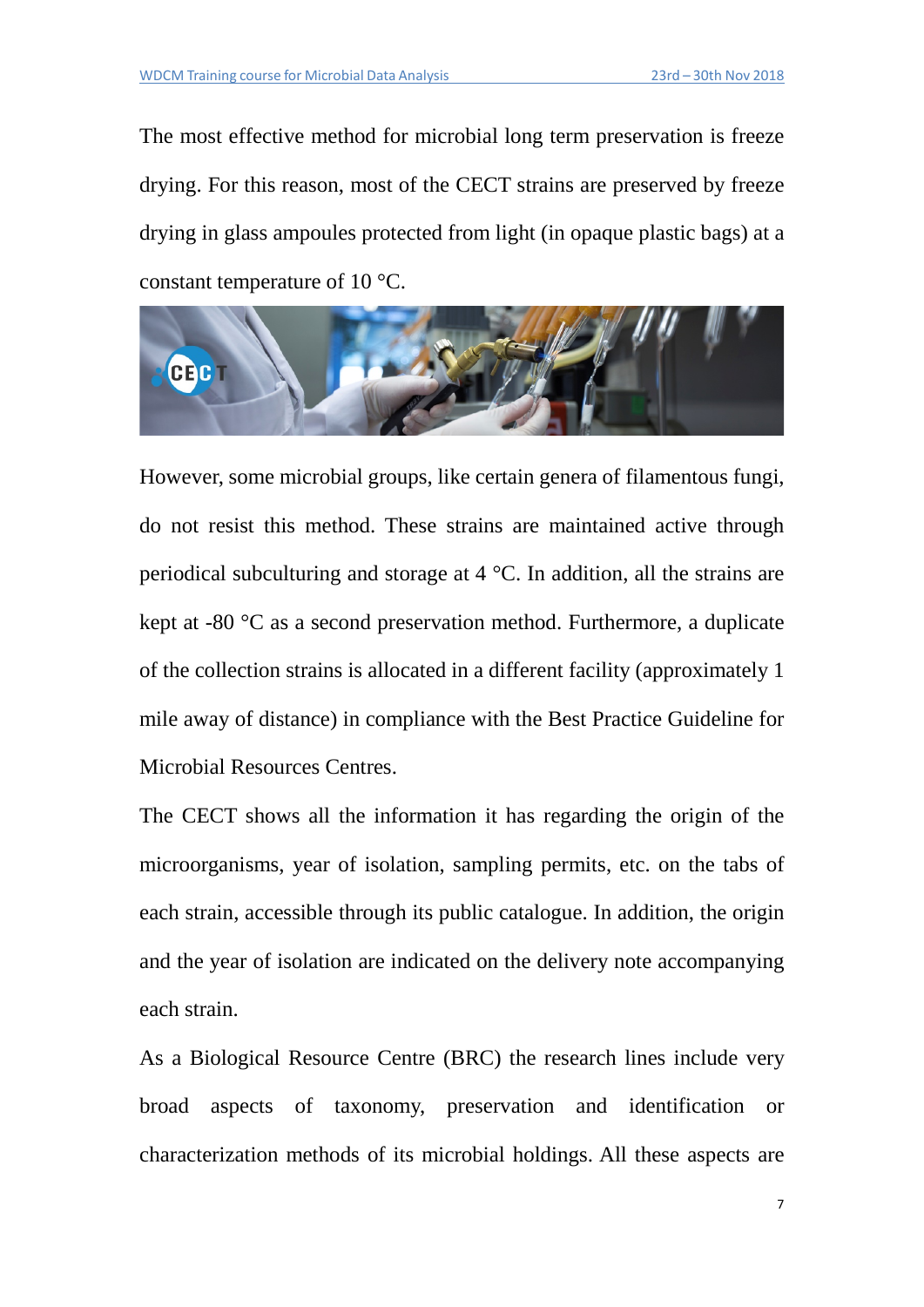present in the recent CECT research activity: Taxonomy, phylogeny and preservation of marine bacteria; Bacteria of food and agriculture interest; Application of identification methods of strains: MALDI-TOF MS and GC FAME; Study of halophilic microorganisms; Development of new presentations for the microbial genetic resources; Optimization of preservation protocols for delicate and recalcitrant strains and Exploring microbial diversity and its biotechnological potential.

Currently, the CECT has sequenced and analysed more than 100 genomes. The demand for genomic sequencing by researchers and other users is increasing progressively, both the sequencing and the analysis of the genomes. This is why the CECT offers external user service and not just as part of their routine research.

#### **2. Benefit from the training courses**

| Date       | <b>Time</b>     | Lecture                                                             | <b>Lecturer</b>        |
|------------|-----------------|---------------------------------------------------------------------|------------------------|
|            | $9:00-9:10$     | Opening remarks                                                     | Prof. Juncai Ma        |
|            | $9:10-10:00$    | Combination of Lab & Paper work: Culture<br>Collections' management | Prof. Philippe Desmeth |
|            | $10:00 - 10:20$ | Coffe Break                                                         |                        |
| 23<br>Nov. | $10:20 - 11:20$ | Genome sequencing and data analysis in<br>Ustilaginomycotina        | Prof. Qinming Wang     |
|            | 14:00-15:00     | Genome sequencing and genome analysis<br>report                     | Prof. Bangzhuo Tong    |
|            | 15:00-15:20     | Coffe Break                                                         |                        |
|            | 15:20-16:20     | 0&A                                                                 | Prof. Bangzhuo Tong    |

#### **2.1. Programme**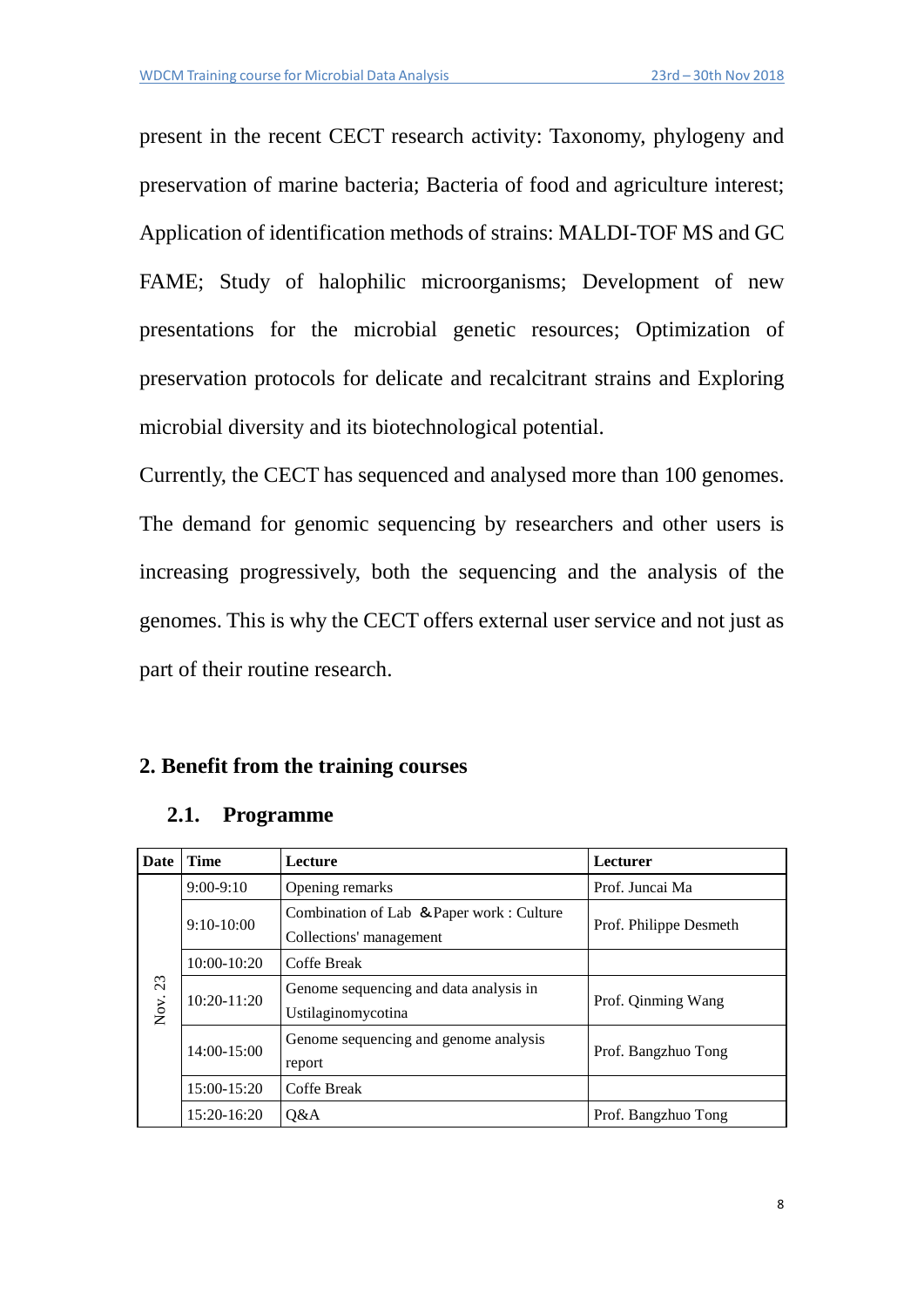|         | 9:00-10:00  | Introduction of INSDC, data submission and<br>genome annotation                                                                | Prof. Yasukazu Nakamura/<br>Dr. Yasuhiro Tanizawa |
|---------|-------------|--------------------------------------------------------------------------------------------------------------------------------|---------------------------------------------------|
|         | 10:00-10:20 | <b>Coffe Break</b>                                                                                                             |                                                   |
| Nov. 26 | 10:20-11:20 | Practice                                                                                                                       | Prof. Yasukazu Nakamura/<br>Dr. Yasuhiro Tanizawa |
|         | 14:00-15:00 | The BIG Data Center: from deposition to<br>integration to translation                                                          | Prof. Lina Ma                                     |
|         | 15:00-15:20 | Coffe Break                                                                                                                    |                                                   |
|         | 15:20-16:20 | Lab visit of Beijing Institute of Genomics,<br>Chinese Academy of Sciences                                                     | Prof. Lina Ma                                     |
|         | 9:00-10:00  | Genomic data analysis: Assembly and<br>Annotation                                                                              | Dr. Wenyu Shi                                     |
|         | 10:00-10:20 | <b>Coffee Break</b>                                                                                                            |                                                   |
|         | 10:20-11:20 | Practice                                                                                                                       | Dr. Wenyu Shi                                     |
| Nov. 27 | 14:00-15:00 | Microbiome statistical analysis based on Next<br>Generation Sequencing techniques                                              | Prof. Jun Wang                                    |
|         | 15:00-15:20 | Coffee Break                                                                                                                   |                                                   |
|         | 15:20-16:20 | Practice                                                                                                                       | Prof. Jun Wang                                    |
|         | 9:00-10:00  | Applying advanced bioinformatics tools and<br>machine learning to big data problems in<br>microbiome research                  | Prof. Zhenjiang Xu                                |
|         | 10:00-10:20 | Coffee Break                                                                                                                   |                                                   |
|         | 10:20-11:20 | Practice                                                                                                                       | Prof. Zhenjiang Xu                                |
| Nov. 28 | 14:00-14:30 | Characterization of bacterial strains for<br>taxonomic purposes                                                                | Prof. Man Cai                                     |
|         | 14:30-15:00 | Practice                                                                                                                       | Prof. Man Cai                                     |
|         | 15:00-15:20 | Coffee Break                                                                                                                   |                                                   |
|         | 15:20-16:20 | Diversity of yeast community isolated from<br>crater lakes, plant leaves and soil, and proposal<br>of novel species and genera | Prof. Aihua Li                                    |
|         | 9:00-10:00  | Bioinformatics: genome comparative analysis<br>and genome distance calculation                                                 | Dr. Wenyu Shi                                     |
|         | 10:00-10:20 | Coffee Break                                                                                                                   |                                                   |
|         | 10:20-11:20 | Practice                                                                                                                       | Dr. Wenyu Shi                                     |
| Nov. 29 | 14:00-15:00 | The Origin, Domestication and Genome<br><b>Evolution of Saccharomyces Yeasts</b>                                               | Prof. Fengyan Bai                                 |
|         | 15:00-15:20 | Coffee Break                                                                                                                   |                                                   |
|         | 15:20-16:20 | Droplet microfluidics for high throughput<br>cultivation, screening and sequencing of<br>environmental microorganisms          | Prof. Wenbin Du                                   |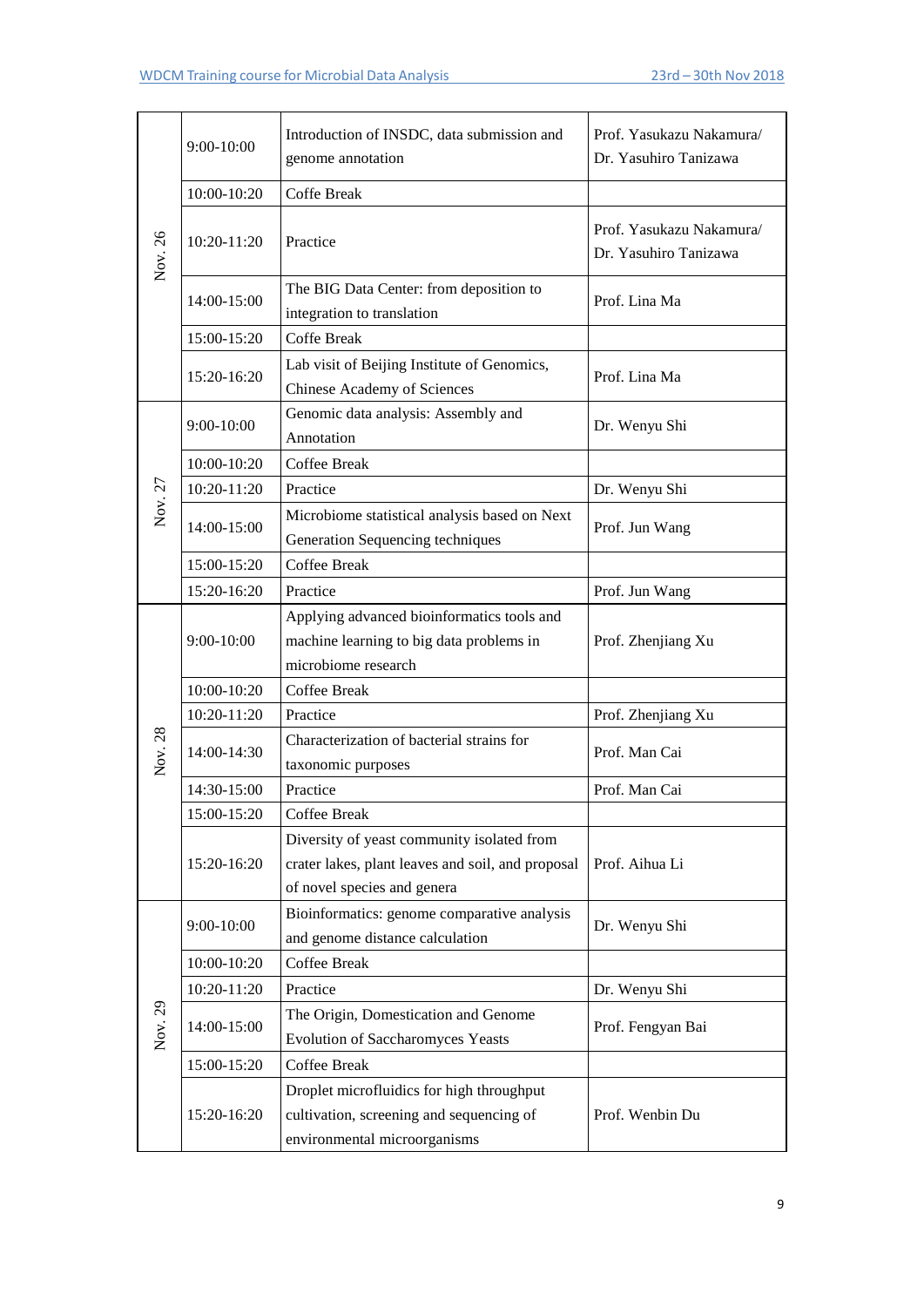| $\Im$ | $9:00-10:00$    | What have we learned from Clostridium<br>difficile? -Bioinformatics in clinical detection | Prof. Chen Chen  |
|-------|-----------------|-------------------------------------------------------------------------------------------|------------------|
|       | $10:00 - 10:20$ | Coffee Break                                                                              |                  |
|       | $10:20-10:50$   | Computational design of industrial enzymes                                                | Prof. Bian Wu    |
| Nov.  | 10:50-11:30     | Microbial Defence Systems: from CRISPR to<br>More                                         | Dr. Min Li       |
|       | 14:00-15:00     | WDCM data resources: Global catalogue of<br>Microorganisms and ABC database               | Prof. Linhuan Wu |
|       | 15:00-15:20     | Coffee Break                                                                              |                  |
|       | 15:20-16:20     | Discussion of future cooperation                                                          | Prof. Linhuan Wu |

#### **2.2. Benefit from the training**

The participation in the WDCM training course has provided me the opportunity to meet international experts related with the genome sequencing, genome analyses, microbiome analyses and with microorganism taxonomy. It has been also a great opportunity to learn some specific program platform as gcMetada which includes several tools for checking the quality of the genomes and genome analyses. It would very nice to have the same tools for fungi. I have also discovered the Global Catalogue for Microorganism and the Big Data centre of the CAS.

#### **3. Suggestion on WDCM work**

The CECT joined the WDCM in 1977, thus we just knew about his database and the CECT staff works with it usually. CECT holds most of the reference strains listed in the [WDCM catalogue.](http://refs.wdcm.org/home.htm) This catalogue facilitates the access to the reference strains listed by the ISO TC 34 SC 9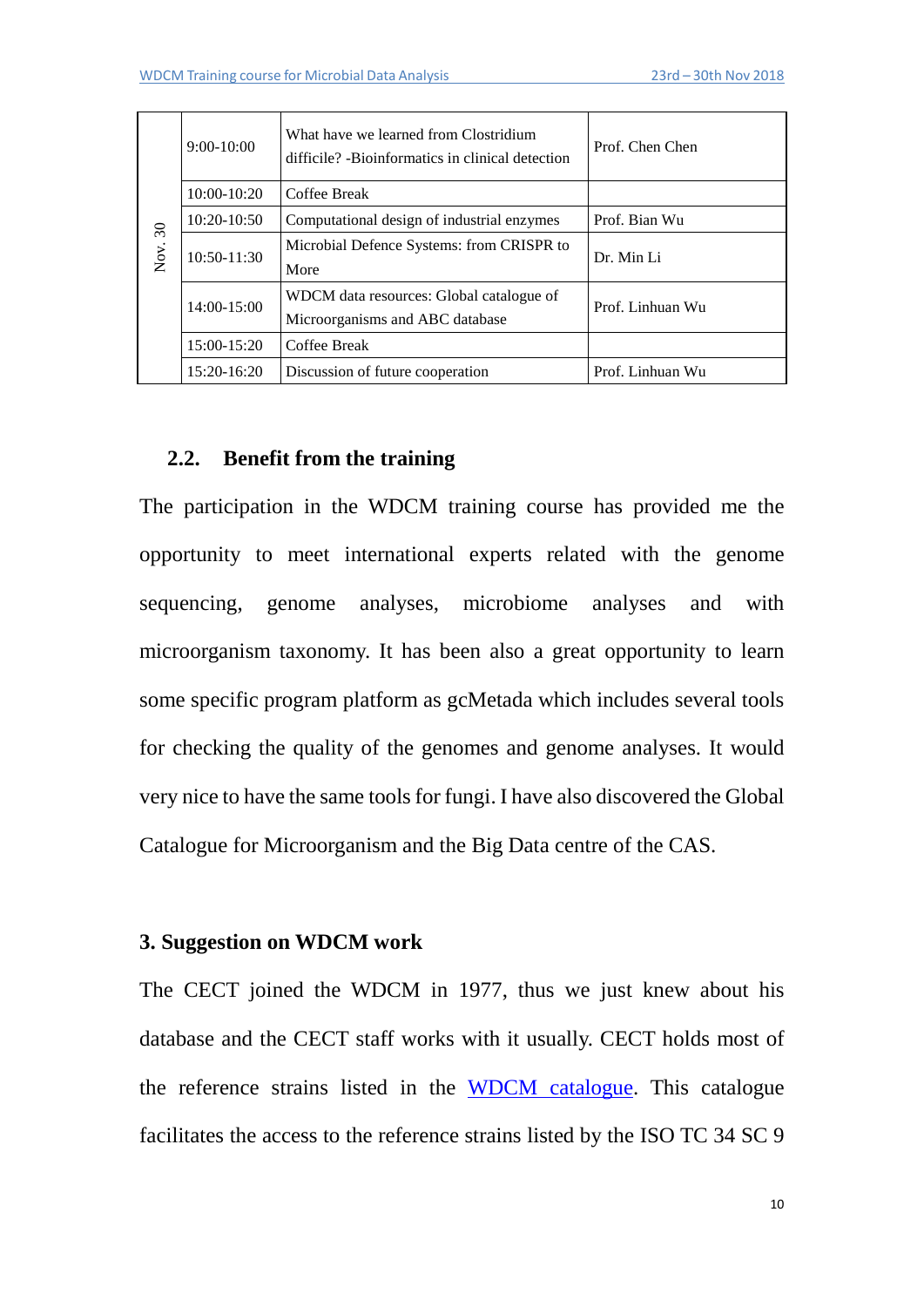working groups and the Working Party on Culture Media of the International Committee on Food Microbiology and Hygiene. It would be interesting to explain to researchers, not from culture collections, that the available equivalent strains in different Culture Collections or supplied by different suppliers are uniquely identified by its WDCM code.

WDCM could establishing scientific collaborations with not only the public culture collections but with other research groups of universities that keeps their own private collections of microorganisms to increase the catalogue data and share all the information with the scientific community.

#### **4. Comments or suggestion on the training courses**

My suggestions for next courses:

- To shorten the lunch time. Two hours is too much time, normally we take one hour and it is enough.

- To program more time for practical sessions. I would like to have more interactive practice sessions with the assistance of the professors. Practical sessions for bioinformatics, metagenomics and whole genome sequence analysis.

- To include Fungi in the program. There was no information about how to assembly an annotate a fungi genome.

Finally, I would suggest to organizers to include some visits to the molecular laboratories. It would very interesting to see the sequencers

11